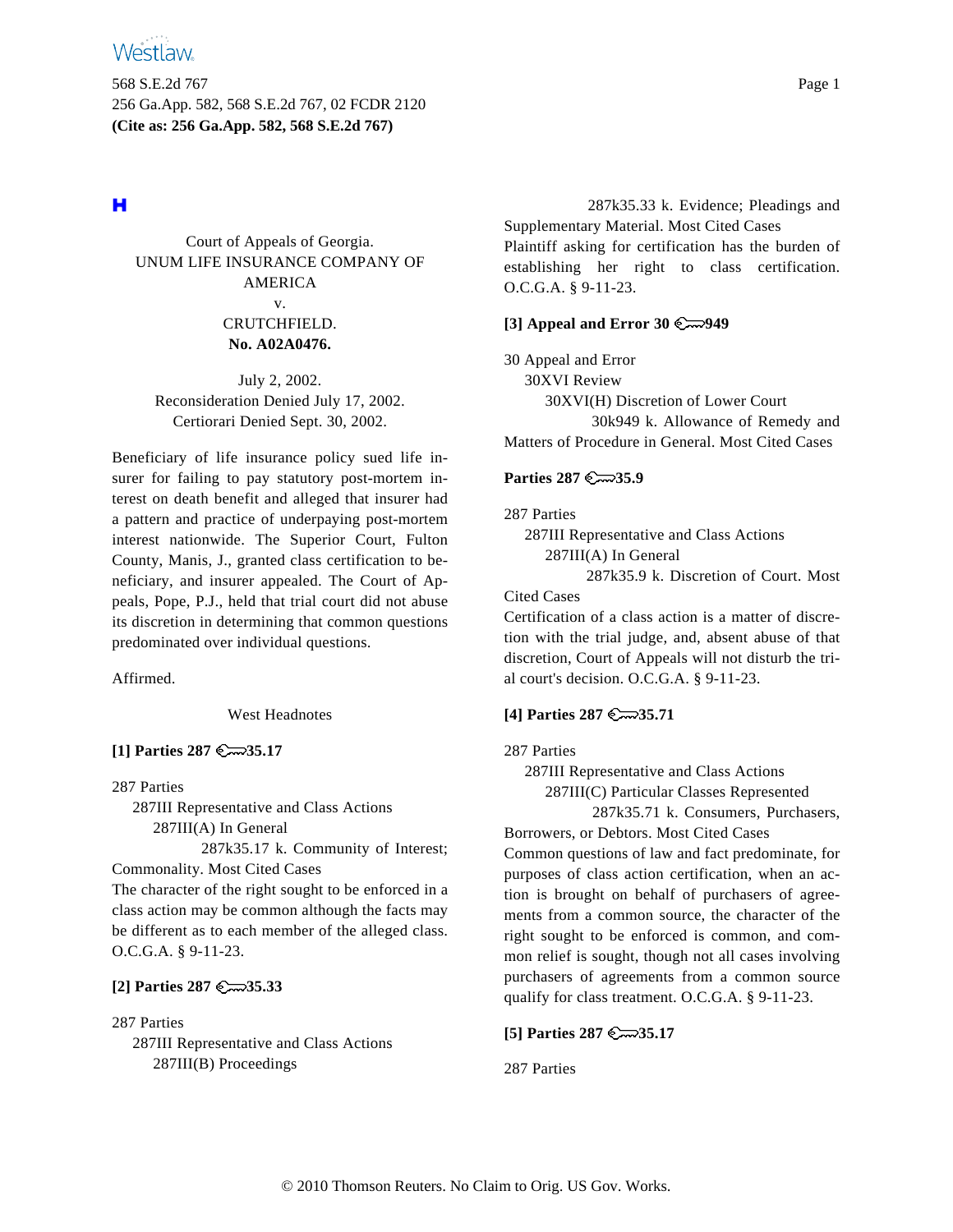287III Representative and Class Actions 287III(A) In General

287k35.17 k. Community of Interest; Commonality. Most Cited Cases

A class action is not authorized where the resolution of individual questions plays a significant, integral part of the determination of liability. O.C.G.A. § 9-11-23.

## **[6] Parties 287 35.17**

287 Parties

287III Representative and Class Actions 287III(A) In General

287k35.17 k. Community of Interest; Commonality. Most Cited Cases

There need not be a total absence of individual questions of law or fact, for purposes of certification of a class action, as long as the common questions predominate. O.C.G.A. § 9-11-23.

## **[7] Parties 287 35.73**

#### 287 Parties

287III Representative and Class Actions 287III(C) Particular Classes Represented 287k35.73 k. Insurance Claimants. Most

## Cited Cases

Trial court did not abuse its discretion in determining that common issues predominated and certifying class action against life insurer that allegedly had a pattern of paying less post-mortem interest than required by states' laws; case presented a significant common issue of fact, that insurer's computers were programmed to pay post-mortem interest rate that corresponded with the state considered to be the situs of the policy rather than the state in which the policyholder or beneficiary resided, though there were many potential conflicts concerning various permutations of states' postmortem interest laws that presented individual issues of law. O.C.G.A. § 9-11-23.

**\*\*768 \*585** Love, Willingham, Peters, Gilleland & Monyak, Allen S. Willingham, Michael J. Hannan III, Atlanta, for appellant.

Browning & Tanksley, Jerry A. Landers, Jr., Marietta, Bell, James & Bentley, John C. Bell, Jr., Augusta, Jeffrey G. Casurella, Marietta, Barrett & Associates, M. Scott Barrett, Gold, Weber & Hershkowitz, Leland J. Greene, for appellee.

#### **\*582** POPE, Presiding Judge.

UNUM Life Insurance Company of America appeals the decision of the trial court granting class certification to Glendolyn Crutchfield for her claims against UNUM. Because we find that the trial court acted within its discretion, we affirm.

The facts relative to Crutchfield are not in dispute. A Georgia resident and an employee of Singer & Company in Atlanta, Crutchfield purchased through Singer, UNUM-issued group life insurance policies on her life and her husband's. She was the beneficiary of her husband's \$10,000 policy. On December 4, 1996, her husband died; six days later she submitted a claim to UNUM for death benefits; and on January 8, 1997, UNUM paid the \$10,000 plus three percent post-mortem interest required by the policy in the amount of \$18.08. Georgia law, however, requires that life insurers pay postmortem interest of six or twelve percent, depending on the time of payment following the death of the insured. OCGA § 33-25-10. See also OCGA § 33-27-4. According to Crutchfield, she should have been paid interest in the amount of \$57.53.

In her complaint, Crutchfield also alleged that UN-UM, which is based in Portland, Maine, has a pattern and practice of underpaying post-mortem interest nationwide, and, therefore, she sought class action certification on behalf of others similarly situated throughout the nation. Crutchfield sought to certify as a class those persons who, within the class period (defined by the applicable statute of limitation), received death benefits under a UNUM policy, but who received "less post-mortem interest than was required by law," and whose damages were less than or equal to \$75,000. She alleged that the statutes of at least three states were involved-Georgia, Illinois, and Colorado-but she did not pur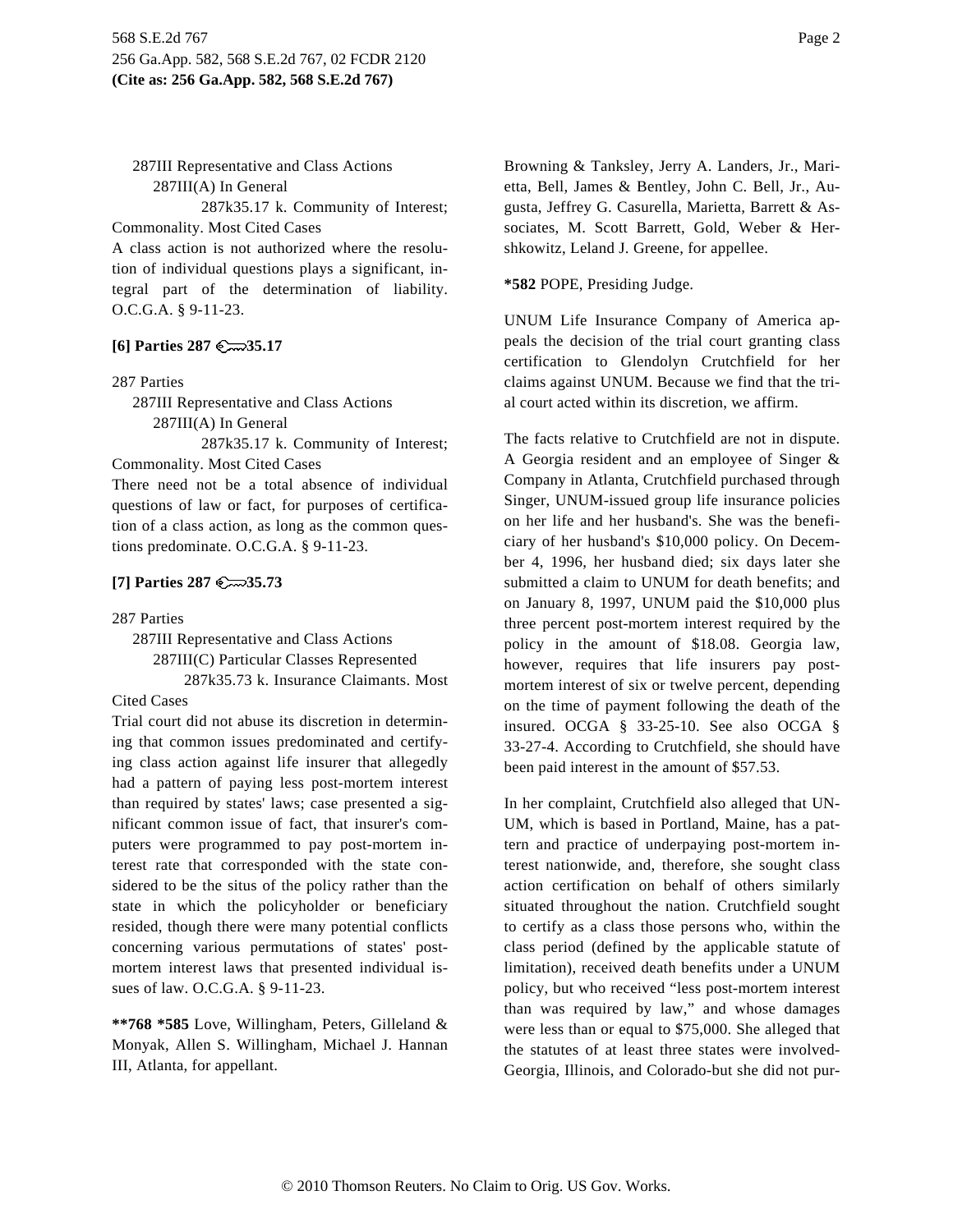port to provide a complete list.

[1][2][3] Under OCGA  $\S$  9-11-23, a class action is authorized if the members of the class share a common right and common questions of law or fact predominate over individual questions of law or fact. *Trend Star Continental v. Branham*, 220 Ga.App. 781, 782(1), 469 S.E.2d 750 (1996). "The character of the right sought to be enforced may be common although the facts may be different as to each member of the alleged class." *Ga. Investment Co. v. Norman*, 229 Ga. 160, 162, 190 S.E.2d 48 (1972). Crutchfield had the burden of establishing her right to class certification. *Jones v. Douglas County*, 262 Ga. 317, 324, 418 S.E.2d 19 (1992). Certification **\*\*769** of a class action is a matter of discretion with the trial judge, and, absent abuse of that discretion, we will not disturb the trial court's decision. *Trend Star,* 220 Ga.App. at 782(1), 469 S.E.2d 750.

**\*583** We first note that the trial court and the parties analyzed the class certification issue following the four-part federal test that requires a showing of numerosity, typicality, commonality, and adequacy of representation. We may proceed without deciding whether the test under OCGA § 9-11-23 is identical to the federal test, because the only issue on appeal is whether common questions of law or fact predominate over individual questions, an element required by both Georgia and federal law. Compare *Hooters of Augusta v. Nicholson*, 245 Ga.App. 363, 368(4), 537 S.E.2d 468 (2000) (where this Court noted that the trial court had applied the four-part test). The trial court first found that UNUM had conceded two parts of the four-part test, typicality and adequacy of representation. The court then addressed the remaining two, numerosity and commonality, finding in Crutchfield's favor on both. On appeal, UNUM asserts that class certification is not proper because common issues do not predominate over individual issues. We turn to that issue.

The trial court noted that "the life insurance policies which are at issue in this case are generally identical in their terms," and that "[c]laims arising from interpretation of form agreements are considered to be 'classic' cases for treatment as a class action. [Cits.]" The court concluded that the fact that there may be plaintiffs from many states with claims arising under different states' laws, thereby requiring application of the rules of contract interpretation from different states, does not preclude class action treatment where " 'the general policies underlying the common law rules of contract interpretation tend to be uniform.' [Cit.]" The court then found that the three named states had uniform rules of contract interpretation. Finally, the court reasoned that "the fact that there may be differences in the damages for the members of the class does not prevent certification" because, when common issues predominate, individualized damage calculations do not defeat class certification.

UNUM argues strenuously that contract interpretation is not an issue in the case and that therefore the trial court's order is based on faulty reasoning and constitutes an abuse of discretion. UNUM further argues that individual issues predominate over common issues. We disagree.

[4][5][6] Georgia case law provides that common questions of law and fact predominate when an action "is brought on behalf of purchasers of agreements from a common source, the character of the right sought to be enforced is common, and common relief is sought." (Citations omitted.) *Sta-Power Indus. v. Avant*, 134 Ga.App. 952, 954(1), 216 S.E.2d 897 (1975). But not all cases involving purchasers of agreements from a common source qualify for class treatment. See *Stevens v. Thomas,* 257 Ga. 645, 361 S.E.2d 800 (1987). We have also held that "[m]inor variations in amount of damages, or location within the **\*584** state, do not destroy the class when the legal issues are common." (Citation omitted.) *Sta-Power*, 134 Ga.App. at 954(1), 216 S.E.2d 897. But a class action is not authorized where the resolution of individual questions plays a significant, integral part of the determination of liability. *West v. Southern Guaranty Ins. Co.*, 194